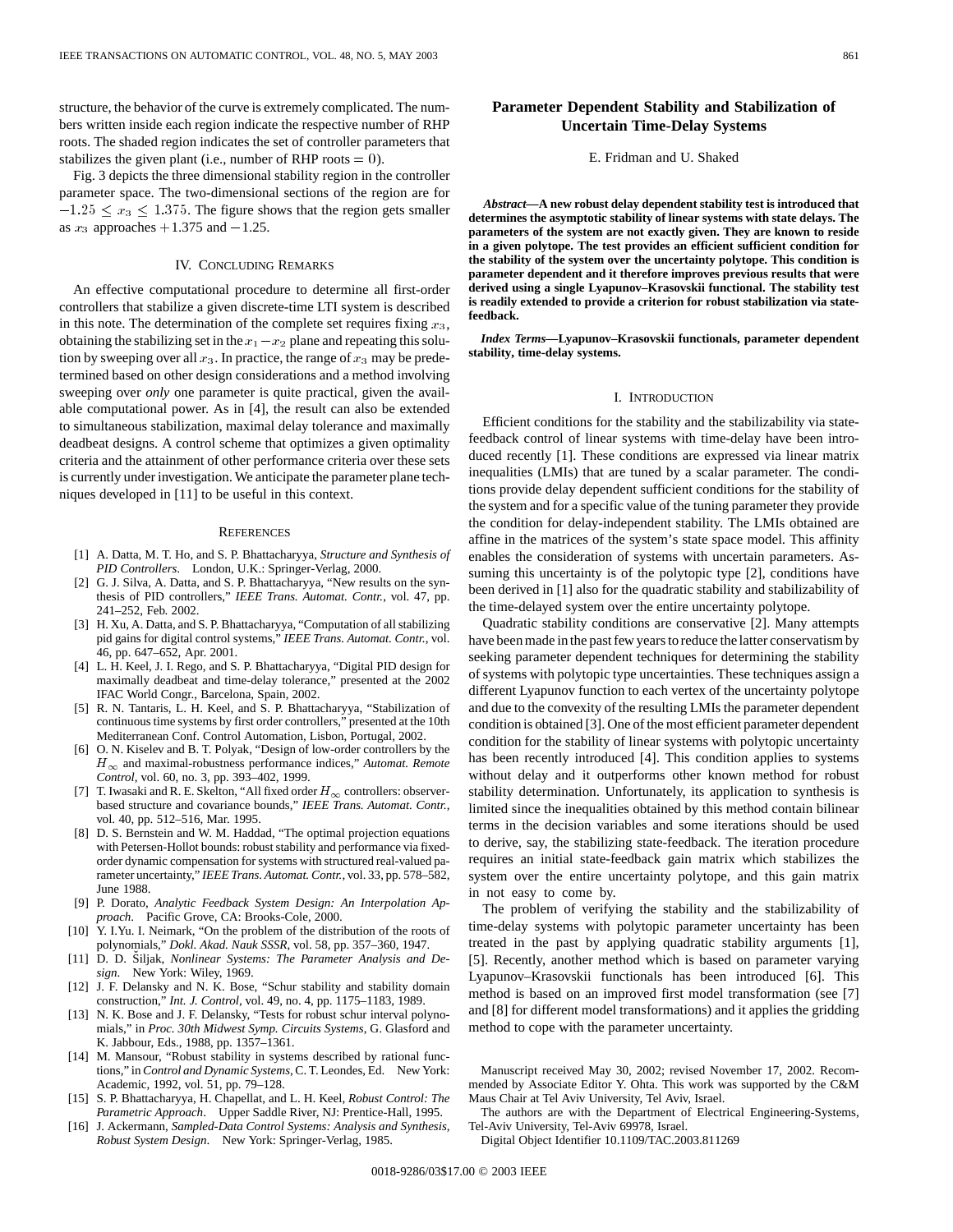In this note, we develop efficient, delay dependent, conditions for the stability and the stabilizability of systems with time delay. These conditions are based on the descriptor model transformation of [1]. They extend the idea of the stability conditions of [4] to systems with time delay and apply the resulting criteria to the augmented descriptor model of the system. Sufficient conditions are obtained for the stability of the system that improves the corresponding quadratic stability results. These conditions are LMIs that are tuned by a scalar parameter. A specific value of this parameter leads to a corresponding delay-independent criterion for stability. The stabilizability problem is then solved by assigning a special structure to the decision variables in the relevant LMIs. This structure allows the derivation of the stabilizing gain by applying standard methods for the solution of LMIs.

## II. ROBUST STABILITY

Consider the following system with time-varying delay:

II. RobUST STABILITY  
Consider the following system with time-varying delay:  

$$
\dot{x}(t) = A_0 x(t) + A_1 x(t - \tau(t)), \quad x(t) = \phi(t), \ t \in [-h, 0] \tag{1}
$$

where  $x(t) \in \mathbb{R}^n$ ,  $A_0$  and  $A_1$  are constant  $n \times n$ -matrices and  $\phi$  is a continuously differentiable initial function. We assume that  $\tau(t)$  is a differentiable function, satisfying for all  $t > 0$ 

$$
0 \le \tau(t) \le h, \qquad \tau(t) \le d. \tag{2a,b}
$$

We are looking for a stability criterion that depends on  $h$  and  $d$ . We consider, for simplicity, only one delay in (1) but all the results are easily generalized to the case of any finite number of delays.

The solution to (1) satisfies, for  $t \geq h$ , the following descriptor system:

$$
\dot{x}(t) = y(t), \qquad y(t) = [A_0 + A_1]x(t) - A_1 \int_{t-\tau(t)}^t y(s)ds. \quad (3)
$$

Conversely, if the pair  $\{x(t), y(t + \theta)\}\$ ,  $t \geq 0, \theta \in [-h, 0]$  satisfies (3) for  $t \geq 0$ , then  $x(t)$  satisfies (1) for  $t \geq h$ . Note that the descriptor system (3) has no impulsive solutions since in the second equation of (3)  $y(t)$  is multiplied by the nonsingular matrix I [10]. Hence, (3) and (1) are equivalent from the point of view of stability, i.e., they are stable or unstable simultaneously.

Denoting

$$
\bar{x}(t) = \text{col}\left\{x(t), y(t)\right\}
$$

the following Lyapunov–Krasovskii functional is applied:

$$
V(t) = \bar{x}^{T}(t)E P \bar{x}(t) + V_2 + V_3
$$
 (4)

where

$$
E = \begin{bmatrix} I & 0 \\ 0 & 0 \end{bmatrix}
$$
  
\n
$$
P = \begin{bmatrix} P_1 & 0 \\ P_2 & P_3 \end{bmatrix}
$$
  
\n
$$
P_1 = P_1^T > 0
$$
 (5a-c)

and

$$
V_2 = \int_{-h}^{0} \int_{t+\theta}^{t} y^T(s)Ry(s)dsd\theta
$$
  

$$
V_3 = \int_{t-\tau(t)}^{t} x^T(\tau)Sx(\tau)d\tau.
$$

*Lemma 1:* System (1) is asymptotically stable if there exist  $2n \times 2n$ matrices: P of the form (5b, c) and Z, a  $n \times 2n$  matrix Y and  $n \times n$ matrices  $S$  and  $R$  that satisfy the following LMIs:

$$
\Gamma = \begin{bmatrix} P^T \tilde{A}_0 + \tilde{A}_0^T P + \begin{bmatrix} I \\ 0 \end{bmatrix} Y + Y^T \\ \times [I \quad 0] + \begin{bmatrix} S & 0 \\ 0 & hR \end{bmatrix} + hZ & Y^T - P^T \begin{bmatrix} 0 \\ A_1 \end{bmatrix} \\ \times & -S(1-d) \end{bmatrix} < 0
$$
and

$$
\begin{bmatrix} R & I \\ * & Z \end{bmatrix} > 0 \tag{6a,b}
$$

where

$$
\tilde{A}_0 = \begin{bmatrix} 0 & I \\ A_0 & -I \end{bmatrix}.
$$
\n(7)

The last lemma provides an efficient sufficient condition for the asymptotic stability of (1) in the case where the parameters of  $A_0$  and  $A_1$  are known.

In the case where the matrices of the system are not exactly known, we denote

$$
\Omega = [A_0 \quad A_1]
$$

and assume that  $\Omega \in \mathcal{C} \circ \{ \Omega_j, j = 1, \dots N \}$ , namely

$$
\Omega = \sum_{j=1}^{N} f_j \Omega_j \quad \text{for some} \quad 0 \le f_j \le 1, \ \sum_{j=1}^{N} f_j = 1 \tag{8}
$$

where the  $N$  vertices of the polytope are described by

$$
\Omega_j = \begin{bmatrix} A_0^{(j)} & A_1^{(j)} \end{bmatrix}.
$$

In order to guarantee the stability of (1) over the entire polytope, one can use the result of Lemma 1 by applying the same matrix  $P$  for all the points in the polytope and solving  $(6a,b)$  for the N vertices only. A quadratic stability type criterion is then obtained which may be quite conservative. In order to allow a  $P$  that depends on the parameters of the system, we apply the following.

*Lemma 2:* The LMIs of Lemma 1 are satisfied for a specific point in  $\Omega$  iff there exist  $2n \times 2n$  matrices: P, of the form (5b, c), G,  $\overline{G}$ , Z, *H* and  $\bar{Q}$ , a  $n \times 2n$  matrix *Y* and  $n \times n$  matrices *S* and *R* that satisfy<br>
(6b) and<br>  $\left[\Gamma \begin{array}{c} P^T - G^T - \lambda_0^T H \end{array} \right] \left[\begin{array}{c} P^T - \bar{G}^T \end{array} \right]$ (6b) and

$$
\begin{bmatrix}\n\Gamma & \begin{bmatrix}\nP^T - G^T - \tilde{A}_0^T H\end{bmatrix} & \begin{bmatrix}\nP^T - \tilde{G}^T \\
0 & A_1^T \end{bmatrix} \tilde{Q} \\
* & -H - H^T & 0 \\
* & -\bar{Q} - \bar{Q}^T\n\end{bmatrix} < 0. \tag{9}
$$

 $\Box$ 

*Proof:* Obviously, if (9) is satisfied (6a) follows. In order to show the inverse direction, namely that a solution to (6a) implies that there exists a solution also to (9) we choose  $H = \overline{Q} = \rho I_{2n}$  and  $P = G =$  $\overline{G}$ . It clearly follows that if  $\Gamma = W < 0$  there exists  $0 < \rho \ll 1$  for which

> $\rho\begin{bmatrix}\tilde{A}_0^T\tilde{A}_0 & 0\ 0 & 0 & 0\end{bmatrix}$  $\begin{bmatrix} 0 & 0 \\ 0 & A_1^T A_1 \end{bmatrix}$  < -2W.

Denoting

$$
\Delta = \begin{bmatrix} I_{2n} & 0 & 0 & 0 \\ 0 & I_n & 0 & 0 \\ -\tilde{A}_0 & 0 & I_{2n} & 0 \\ 0 & \begin{bmatrix} 0 & 0 & 0 \\ 0 & 0 & 0 \end{bmatrix} & 0 \end{bmatrix}
$$

we multiply both sides of (9) by  $\Delta^T$  and  $\Delta$ , from the left and the right, respectively, and obtain that (9), and therefore also (6a), are equivalent to the LMI shown in (10) at the bottom of the next page.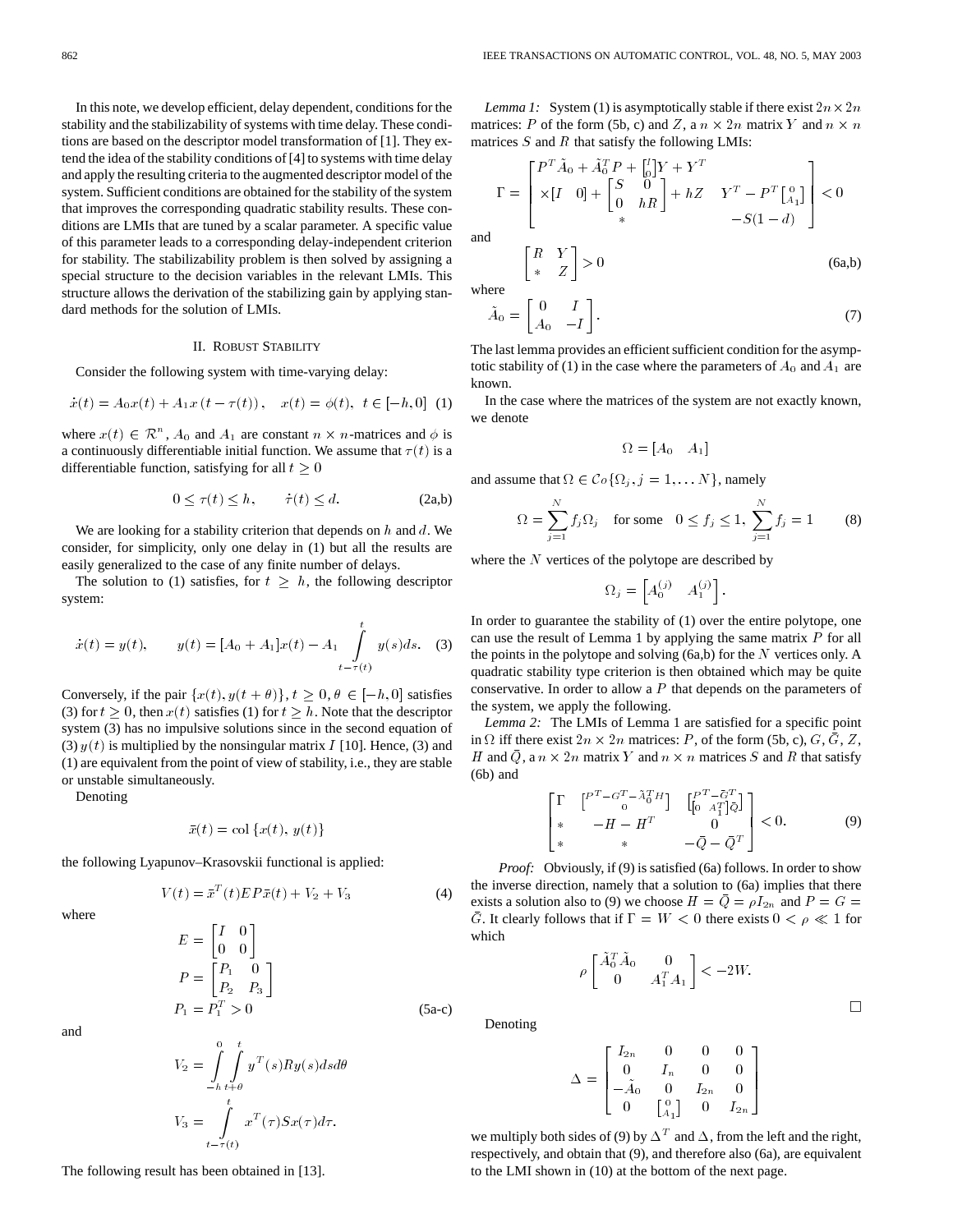*Remark 1:* In the case where  $h = 0$ , the result obtained in (10) and (6b) is similar, for  $\bar{G} = P$ ,  $Y = [0 \, A_1^T]P$ ,  $S \to 0$  and  $R$ ,  $\bar{Q} \to 0$ , to the stability condition that was obtained in [4]. The latter was obtained using positive real arguments that are not directly applicable to systems with time delay.

The LMI obtained in  $(10)$  is affine in the decision variables  $P, Z$ ,  $G, \overline{G}, H, \overline{Q}, Y, S$ , and R. The matrix P does not multiply there any of the system matrices. Thus, one can apply this LMI on the vertices of  $\Omega$  allowing P, Y, S, and R to be parameter dependent. Since (10) is affine in the system matrices  $(A_0$  and  $A_1$ ), a solution, if exists, to the set of the LMI's that are written for all the vertices of  $\Omega$  will guarantee the asymptotic stability of the system (1) over the entire polytope and for all  $\tau(t)$  that satisfy (2). Considering the following structures:

$$
G_j = \begin{bmatrix} G_1^{(j)} & G_2^{(j)} \\ G_3 & G_4 \end{bmatrix}
$$
  
\n
$$
\bar{G}_j = \begin{bmatrix} \bar{G}_1^{(j)} & \bar{G}_2^{(j)} \\ \bar{G}_3 & \bar{G}_4 \end{bmatrix}
$$
  
\n
$$
H_j = \begin{bmatrix} H_1^{(j)} & H_2 \\ H_3^{(j)} & H_4 \end{bmatrix}
$$
  
\n
$$
\bar{Q} = \begin{bmatrix} \bar{Q}_1^{(j)} & \bar{Q}_2 \\ \bar{Q}_3^{(j)} & \bar{Q}_4 \end{bmatrix}
$$

and

the latter result is summarized in the following theorem.

*Theorem 1:* System (1) is asymptotically stable for all  $A_0$  and  $A_1$ that reside in  $\Omega$  of (8) and for all delays  $\tau(t)$  that satisfy (2) if there exist  $P_j$ ,  $G_j$ ,  $\bar{G}_j$ ,  $H_j$ ,  $\bar{Q}_j$ , of the form (5b, c) and (11a–d), respectively, and  $Z_j$  in  $\mathcal{R}^{2n \times 2n}$ ,  $Y_j \in \mathcal{R}^{n \times 2n}$ ,  $S_j$  and  $R_j$  in  $\mathcal{R}^{n \times n}$ ,  $j = 1, ..., N$ , that satisfy the LMIs shown in (12a–c) at the bottom of the page.

In the case where  $A_1$  is known, a simpler condition is obtained taking  $\bar{G}_j$  to be fully parameter dependent,  $\bar{G}_j = P_j$ , and  $\bar{Q}_j = \rho I_{2n}$ , where  $\rho$  tends to zero. The result obtained is given by the following.

*Corollary 1:* In the case where the uncertainty occurs only in  $A_0$ and  $\tau(t)$ , the system (1) is asymptotically stable if there exist  $P_i$ ,  $G_i$ ,  $H_j$ , of the form (5b, c) and (11a, c), respectively, and  $Z_j$  in  $\mathcal{R}^{2n\times 2n}$ ,  $Y_j \in \mathbb{R}^{n \times 2n}$ ,  $S_j$  and  $R_j$  in  $\mathbb{R}^{n \times n}$ ,  $j = 1, ..., N$ , that satisfy (12b) and (13), as shown at the bottom of the page, where  $\tilde{A}_0^{(j)}$  is defined in (12c).

The previous results provide delay-dependent sufficient conditions for the stability of (1) over the entire uncertainty polytope. The corresponding delay-independent result is obtained by substituting in Theorem 1  $R_j = \rho I_n$ ,  $Z_j = \rho I_{2n}$  and  $Y_j = 0$ , and taking the limit where the positive scalar  $\rho$  tends to zero. We then obtain the following.

*Corollary 2:* System (1) is asymptotically stable for all  $A_0$  and  $A_1$ that reside in  $\Omega$  of (8), independently of delay length, if there exist  $P_i, G_i, \bar{G}_i, H_i, \bar{Q}_i$ , of the form (5b, c) and (11a–d), respectively, in  $\mathcal{R}^{2n \times 2n}$ , and  $S_j \in \mathcal{R}^{n \times 2n}$ ,  $j = 1, ..., N$ , that satisfy (12a), where  $R_i = 0, Z_i = 0$  and  $Y_i = 0$ .

The aforementioned results correspond to time-varying delays satisfying (2). The delay-dependent/rate-independent results for delays  $0 \leq \tau(t) \leq h$  which may be fastly varying follow from Theorem 1 by taking  $S_j = 0$ ,  $Y_j = [0 \ A_1^{(j)}] \overline{G}_j$ . We obtain the following.

*Corollary 3:* System (1) is asymptotically stable for all  $A_0$  and  $A_1$ that reside in  $\Omega$  of (8) and for all delays  $\tau(t)$  that satisfy  $0 \leq \tau(t) \leq h$ if there exist  $P_j$ ,  $G_j$ ,  $\bar{G}_j$ ,  $H_j$ ,  $\bar{Q}_j$ , of the form (5b, c) and (11a–d), respectively,  $Z_j$  in  $\mathcal{R}^{2n \times 2n}$  and  $R_j$  in  $\mathcal{R}^{n \times n}$ ,  $j = 1, ..., N$  that satisfy (12a) with deleted second column and second row and (12b), where  $S_j = 0, Y_j = [0 \ A_1^{(j)}] \bar{G}_j.$ 

$$
\begin{bmatrix}\nG^T \tilde{A}_0 + \tilde{A}_0^T G + \begin{bmatrix} I \\ 0 \end{bmatrix} Y + Y^T [I \quad 0] + \begin{bmatrix} S & 0 \\ 0 & hR \end{bmatrix} + hZ & Y^T - \bar{G}^T \begin{bmatrix} 0 \\ A_1 \end{bmatrix} & P^T - G^T + \tilde{A}_0^T H^T & P^T - \bar{G}^T \\
- S(1 - d) & 0 & - \begin{bmatrix} 0 & A_1^T \end{bmatrix} \bar{Q}^T \\
\ast & -H - H^T & 0 \\
\ast & -\bar{Q} - \bar{Q}^T\n\end{bmatrix} < 0. \tag{10}
$$

(11a-d)

$$
\begin{bmatrix}\nG_j^T \tilde{A}_0^{(j)} + \tilde{A}_0^{(j)T} G_j + \begin{bmatrix} I_0 \end{bmatrix} Y_j + Y_j^T [I \quad 0] + \begin{bmatrix} S_j & 0 \\ 0 & hR_j \end{bmatrix} + hZ_j & Y_j^T - \bar{G}_j^T \begin{bmatrix} 0 \\ A_1^{(j)} \end{bmatrix} & P_j^T - G_j^T + \tilde{A}_0^{(j)T} H_j^T & P_j^T - \bar{G}_j^T \\
- S_j (1 - d) & 0 & - \begin{bmatrix} 0 & A_1^{(j)T} \end{bmatrix} \bar{Q}_j^T \\
- H_j - H_j^T & 0 \\
+ & - \bar{Q}_j - \bar{Q}_j^T\n\end{bmatrix} < 0\n\end{bmatrix}
$$
\nwhere\n
$$
\tilde{A}_0^{(j)} = \begin{bmatrix} 0 & I \\ A_0^{(j)} & -I \end{bmatrix}.
$$
\n(12b)\n
$$
\tilde{A}_0^{(j)} = \begin{bmatrix} 0 & I \\ A_0^{(j)} & -I \end{bmatrix}.
$$
\n(12c)

where

$$
\begin{bmatrix}\nG_j^T \tilde{A}_0^{(j)} + \tilde{A}_0^{(j)T} G_j + \begin{bmatrix} I \\ 0 \end{bmatrix} Y_j + Y_j^T [I \quad 0] + \begin{bmatrix} S_j & 0 \\ 0 & hR_j \end{bmatrix} + hZ_j & Y_j^T - P_j^T \begin{bmatrix} 0 \\ A_1 \end{bmatrix} & P_j^T - G_j^T + \tilde{A}_0^{(j)T} H_j^T \\
- S_j (1 - d) & 0 \\
* & -H_j - H_j^T\n\end{bmatrix} < 0
$$
\n
$$
j = 1, ..., N
$$
\n(13)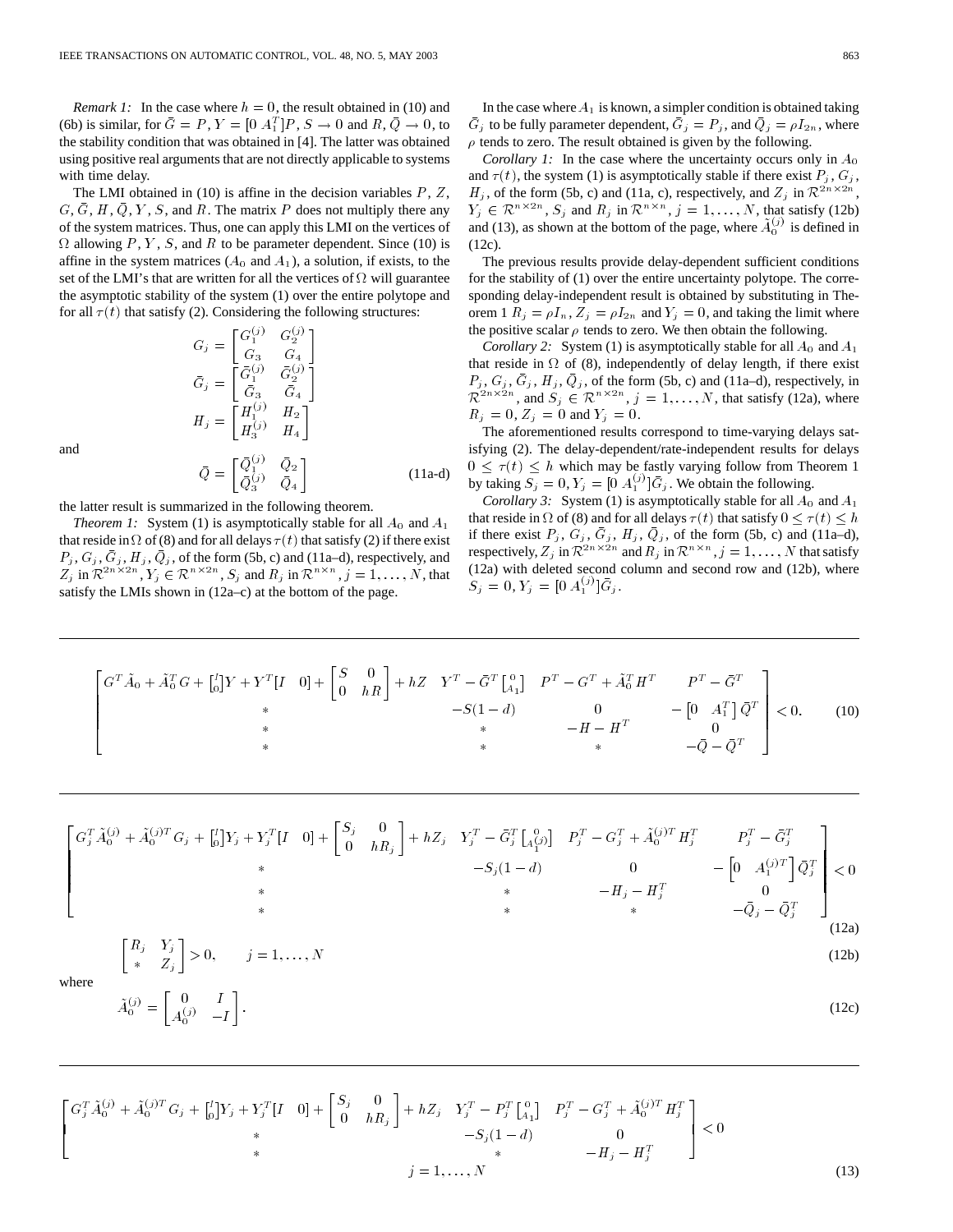#### III. STABILIZATION

We consider the system

III. STABILITY  
We consider the system  

$$
\dot{x}(t) = A_0 x(t) + A_1 x (t - \tau(t)) + B u(t), \quad x(t) = \phi(t)
$$

$$
t \in [-h, 0]
$$
(14)

where  $x(t) \in \mathbb{R}^n$  is the state,  $u(t) \in \mathbb{R}^m$  is the control input,  $A_0, A_1$ and B are constant matrices of the appropriate dimensions, and  $\phi$  is a continuously differentiable initial function. We assume that the delay  $\tau(t)$  satisfies (2).

We consider the state-feedback control law

$$
u(t) = Kx(t) \tag{15}
$$

where  $K$  is a constant matrix, and we address the problem of finding  $K$  that asymptotically stabilizes the closed-loop obtained by applying (15) to (14).

Replacing  $A_0$  in Lemma 1 by  $A_0 + BK$ , a nonlinear inequality is obtained. It follows, however, from the requirement of  $0 < P_1$ , and the fact that in (6)  $-(P_3 + P_3^T)$  must be negative definite, that P is nonsingular. Defining<br>  $P^{-1} = Q = \begin{bmatrix} Q_1 & 0 \\ 0 & Q_2 \end{bmatrix}$ 

$$
P^{-1} = Q = \begin{bmatrix} Q_1 & 0 \\ Q_2 & Q_3 \end{bmatrix} \text{ and } \bar{\Delta} = \text{diag}\{Q, I_n\} \qquad (16a-b)
$$

we multiply (6a) by  $\bar{\Delta}^T$  and  $\bar{\Delta}$ , on the left and on the right, respecthe multiply (6a) by  $\overline{\Delta}^T$  and  $\overline{\Delta}$ , on the left and on the right, respectively and (6b), on the left and on the right, by diag{ $\{R^{-1}, Q^T\}$  and we multiply (6a) by  $\bar{\Delta}^T$  and  $\bar{\Delta}$ , on the left and on the right, respectively and (6b), on the left and on the right, by diag $\{R^{-1}, Q^T\}$  and diag $\{R^{-1}, Q\}$ , respectively. Applying Schur formula to the emerging tively and (6b), on the left and on the right, by diag $\{R^{-1}, Q^T\}$  and diag  $\{R^{-1}, Q\}$ , respectively. Applying Schur formula to the emerging quadratic term in Q, denoting  $\overline{S} = S^{-1}$ ,  $\overline{Z} = Q^T Z Q$  and  $\overline{R} = R^{-1}$ and choosing  $Y = \varepsilon A_1^T [0 I] P$ , where  $\varepsilon$  is a tuning scalar, we obtain, similarly to [13], the following.

*Lemma 3:* System (14) is asymptotically stabilized by the controller of (15), for all the delays  $\tau(t)$  that satisfy (2), if for some scalar  $\varepsilon$ there exist  $2n \times 2n$  matrices: Q of the form (16a) and  $\overline{Z}$ , a  $m \times n$ matrix  $\overline{Y}$  and  $n \times n$  matrices  $\overline{S}$  and  $\overline{R}$  that satisfy the LMIs shown in (17a)–(18) at the bottom of the page. The feedback gain  $K$  is then matrix  $\overline{Y}$  and  $n \times n$  matrices  $\overline{S}$ <br>in (17a)–(18) at the bottom of the given by  $K = \overline{Y} Q_1^{-1}$ . Denoting

$$
\hat{A} = \bar{A} + \begin{bmatrix} 0 \\ I \end{bmatrix} B K [I \quad 0]
$$

we obtain similarly to the derivation of Lemma 2 that (17a) is satisfied iff there exist  $2n \times 2n$  matrices: Q of the form (16), G, Z and H and<br>  $n \times n$  matrices  $\overline{S}$  and  $\overline{R}$  that satisfy<br>  $\begin{bmatrix} \overline{\Gamma} & [Q^T - G^T - \overline{A}H^T] \end{bmatrix} \ge 0$  (10)  $n \times n$  matrices  $\overline{S}$  and  $\overline{R}$  that satisfy

$$
\begin{bmatrix} \bar{\Gamma} & \begin{bmatrix} Q^T - G^T - \hat{A}H^T \\ 0 & 0 \end{bmatrix} \end{bmatrix} < 0.
$$
 (19)

Denoting

$$
\hat{\Delta} = \begin{bmatrix} I_{2n} & 0 & 0 \\ 0 & I_{2n} & 0 \\ -\hat{A}^T & 0 & I_{2n} \end{bmatrix}
$$

we multiply both sides of (19) by  $\hat{\Delta}^T$  and  $\hat{\Delta}$ , from the left and the right, respectively and obtain that (19), and therefore also (17a), are equivalent to the LMI shown in (20) at the bottom of the page. The latter inequality is nonlinear since products of  $K$  by  $G$  and  $H$  are obtained. In order to obtain a linear inequality with a tuning parameter  $\varepsilon$  we seek  $G$  and  $H$  of a special structure. We choose

$$
G = \begin{bmatrix} G_1 & 0 \\ G_2 & G_3 \end{bmatrix} \quad H = \begin{bmatrix} \alpha G_1 & 0 \\ H_2 & H_3 \end{bmatrix} \tag{21a,b}
$$

where  $\alpha$  is some positive scalar. Substituting the latter in (17) and denoting  $\overline{Y} = KG_1$ , we obtain the following.

*Lemma 4:* System (14) is asymptotically stabilized by the controller of (15), for all the delays  $\tau(t)$  that satisfy (2), if for some positive scalars  $\varepsilon$  and  $\alpha$  there exist  $2n \times 2n$  matrices:  $Q$ ,  $G$  and  $H$ , of the form (16a), (21a) and (21b), respectively, and  $\overline{Z}$ , a  $m \times n$  matrix  $\overline{Y}$ and  $m \times n$  matrices  $\overline{S}$  and  $\overline{R}$  that satisfy (17b) and the LMI shown in (22a) and (22b) at the bottom of the next page. The state-feedback gain is then obtained by For the next<br> $K = \bar{Y} G_1^{-1}$ 

$$
K = \overline{Y} G_1^{-1}.
$$

Note that the inverse of  $G_1$  exists because of (21b) and the positive definiteness of  $H + H<sup>T</sup>$  in (22a).

The last lemma was derived for a single system (14) with known parameters. As such, it provides no improvement to the result of Lemma 3. The merit of (22) lies in its ability to cope with uncertain systems.

In the case where the matrices of the system are not exactly known, we denote

$$
\bar{\Omega} = [A_0 \quad A_1 \quad B]
$$

and assume that  $\overline{\Omega} \in \mathcal{C} \circ \{ \Omega_j, j = 1, \dots \overline{N} \}$ , namely

$$
\bar{\Omega} = \sum_{j=1}^{\bar{N}} f_j \bar{\Omega}_j \quad \text{for some} \quad 0 \le f_j \le 1, \ \sum_{j=1}^{\bar{N}} f_j = 1 \tag{24}
$$

where the  $\bar{N}$  vertices of the polytope are described by

$$
\bar{\Omega}_j = \begin{bmatrix} A_0^{(j)} & A_1^{(j)} & B^{(j)} \end{bmatrix}.
$$

$$
= \begin{bmatrix} Q^T \bar{A}^T + \bar{A}Q + \begin{bmatrix} I \\ 0 \end{bmatrix} \bar{Y}^T B^T [0 \quad I] + \begin{bmatrix} 0 \\ I \end{bmatrix} B \bar{Y} [I \quad 0] + h \bar{Z} & \begin{bmatrix} 0 \\ \frac{1}{2} & 0 \\ -\bar{S} (1 - d) & 0 \\ * & -\text{diag} \{\bar{S}, h^{-1} \bar{R} \} \end{bmatrix} < 0 \tag{17a}
$$

and

 $\bar{\Gamma}$ 

$$
\begin{aligned}\n\bar{R} & \bar{R} \left[ \begin{array}{c} 0 & \varepsilon A_1^T \\ \bar{Z} \end{array} \right] > 0\n\end{aligned}\n\tag{17b}
$$

where

$$
\bar{A} = \begin{bmatrix} 0 & I \\ A_0 + \varepsilon A_1 & -I \end{bmatrix} . \tag{18}
$$

$$
\begin{bmatrix}\nG^T \hat{A}^T + \hat{A}G + h\bar{Z} & \begin{bmatrix} 0 & 0 \\ 0 & -1 \end{bmatrix} A_1 \end{bmatrix} \bar{S} & Q^T & Q^T - G^T + \hat{A}H \\
\ast & -\bar{S}(1-d) & 0 & 0 \\
\ast & \ast & -\text{diag}\{\bar{S}, h^{-1}\bar{R}\} & 0 \\
\ast & \ast & \ast & -H^T - H\n\end{bmatrix} < 0. \tag{20}
$$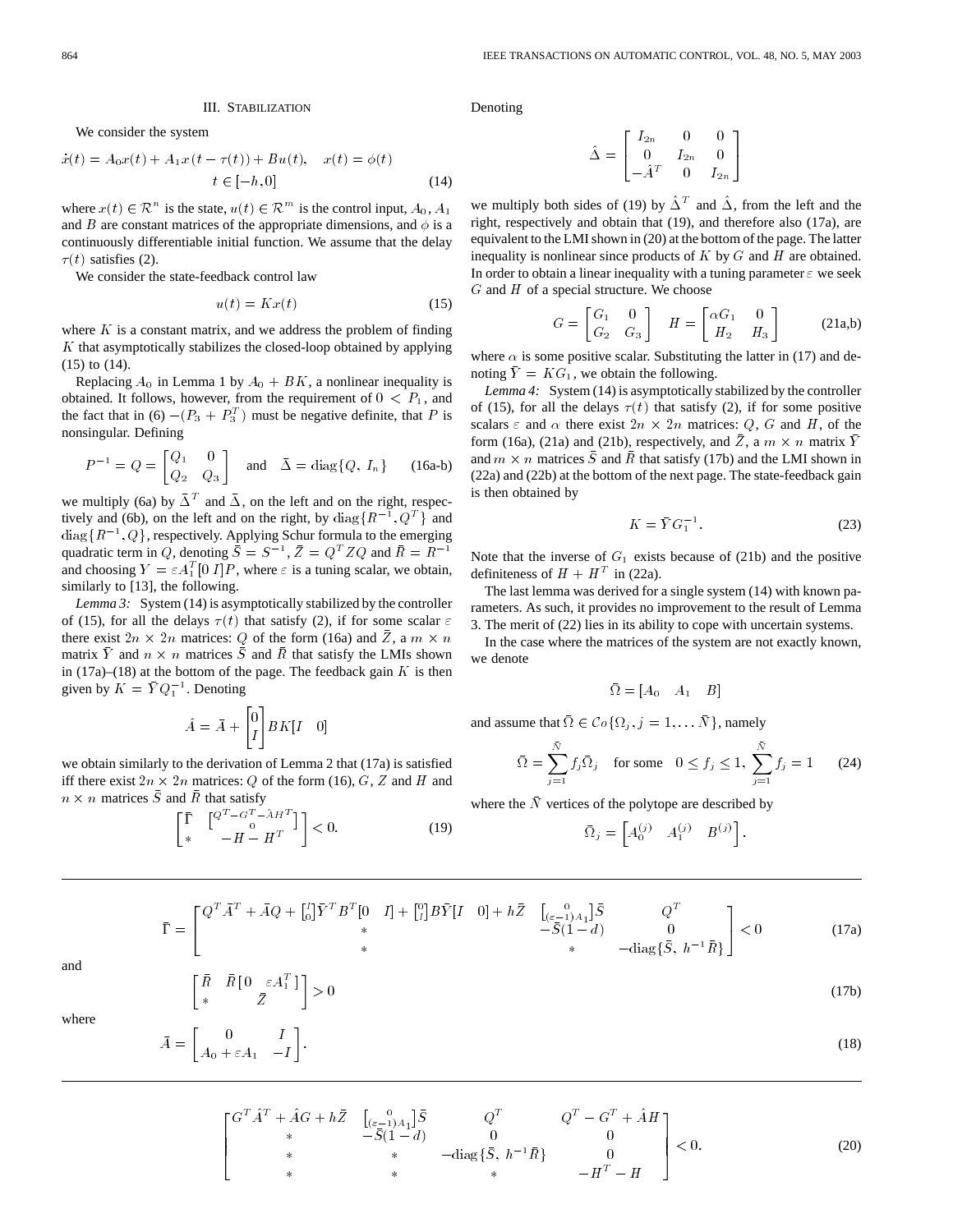In order to guarantee the stability of (14) over the entire polytope, one can use the result of Lemma 3 by applying the same matrix Q for all the points in the polytope and solving  $(17a,b)$  for the N vertices only. A quadratic stabilizability type criterion is then obtained which may be quite conservative. In order to allow a  $Q$  that depends on the parameters of the system, we apply Lemma 4 and define the structures

$$
G_j = \begin{bmatrix} G_1 & 0 \\ G_2^{(j)} & G_3^{(j)} \end{bmatrix} \quad H_j = \begin{bmatrix} \alpha G_1 & 0 \\ H_2^{(j)} & H_3^{(j)} \end{bmatrix} . \tag{25a,b}
$$

We obtain the following.

*Theorem 2:* Consider the system (14) and assume that its parameters lie in the polytope  $\bar{\Omega}$ . The system is asymptotically stabilized, over the entire polytope, by the controller of (15), for all the delays  $\tau(t)$ that satisfy (2a,b), if for some tuning positive scalar parameters  $\varepsilon$  and  $\alpha$  there exist  $2n \times 2n$  matrices:  $Q_j$ ,  $G_j$  and  $H_j$ , of the form (16a), and (25a,b), respectively, and  $\overline{Z}_j$ ,  $j = 1, ..., \overline{N}$ , a  $m \times n$  matrix  $\overline{Y}$  and  $n \times n$  matrices  $\overline{R}$  and  $\overline{S}$  that satisfy the LMIs (26a–c) shown at the bottom of the page. The state-feedback gain that stabilizes the system over the uncertainty polytope is then given by (23).

*Remark 2:* In the case where  $A_1$  is known, the matrices R and S in (26a, b) can also be parameter dependent.

*Remark 3:* In the case where a state-feedback controller exists that quadratically stabilizes the system, it can be obtained as a special case of the last theorem by taking  $G_j = Q_j = Q$ ,  $H_j \to 0$ , and  $\alpha \to 0$ .

*Remark 4:* Inequalities (26a, b) can be combined into one inequality, thus, reducing the computational burden in-

volved in solving these inequalities. It follows from (26b) that  $\bar{Z}_j$  >  $\varepsilon^2[0 \ A_1^{(j)T}]^T \ \bar{R}[\overline{0} \ A_1^{(j)T}]$ . Since  $\bar{Z}_j$  appears only in  $M_j$  in (26a), one may replace the smallest possible  $\overline{Z}_j$  by  $\epsilon^2$ [0  $A_1^{(j)T}$ ]<sup>T</sup>  $\bar{R}$ [0  $A_1^{(j)T}$ ] +  $\bar{\epsilon}I_{2n}$  where  $\bar{\epsilon}$  is a small positive scalar that tends to zero.

Similarly to the derivation of Corollary 2 we obtain from Theorem 2 the following delay-independent result.

*Corollary 4:* Consider (14) and assume that its parameters lie in the polytope  $\overline{\Omega}$ . The system is asymptotically stabilized, over the entire polytope, by the controller of (15), for all the delays  $\tau(t)$  that satisfy (2b), if for some tuning positive scalar parameter  $\alpha$  there exist  $2n \times 2n$ matrices:  $Q_i$ ,  $G_i$  and  $H_i$ , of the form (16a), (25a,b), respectively,  $j =$  $1, \ldots, \bar{N}$ , a  $m \times n$  matrix  $\bar{Y}$  and a  $n \times n$  matrix  $\bar{S}$ , that satisfy the LMIs shown in (27a, b) at the bottom of the page. The state-feedback gain is then given by (23).

*Remark 5:* The corresponding delay-dependent/rate-independent result follows from Theorem 2 by taking  $\varepsilon = 1$  and deleting rows and columns containing  $\bar{S}$ .

## IV. EXAMPLES

#### *A. Stability*

The time delayed uncertain system of (14) is considered where

$$
A_0 = \begin{bmatrix} 0 & -0.12 + 12\rho \\ 1 & -0.465 - \rho \end{bmatrix} \text{ and } A_1 = \begin{bmatrix} -0.1 & -0.35 \\ 0 & 0.3 \end{bmatrix}
$$

$$
\begin{bmatrix}\nM & \begin{bmatrix} 0 & 0 \\
(c-1)A_1\n\end{bmatrix} \bar{S} & Q^T & Q^T - G^T + \bar{A}H + \begin{bmatrix} 0 \\
\alpha I\n\end{bmatrix} B\bar{Y} [I \quad 0] \\
\ast & \ast & \ast & -\text{diag}\{\bar{S}, h^{-1}\bar{R}\} & 0 \\
\ast & \ast & \ast & \ast & -H^T - H\n\end{bmatrix} < 0 \tag{22a}
$$

where

$$
M = GT \overline{A}T + \overline{A}G + \begin{bmatrix} I \\ 0 \end{bmatrix} \overline{Y}T BT [0 I] + \begin{bmatrix} 0 \\ I \end{bmatrix} B \overline{Y} [I \ 0] + h\overline{Z}.
$$
 (22b)

$$
\begin{bmatrix} M_j & \begin{bmatrix} 0 & 0 \\ (\varepsilon - 1)A_1^{(j)} \end{bmatrix} \bar{S} & Q_j^T & Q_j^T - G_j^T + \bar{A}^{(j)} H_j + \begin{bmatrix} 0 \\ \alpha B^{(j)} \end{bmatrix} [\bar{Y} \quad 0] \\ * & * & -\text{diag}\{\bar{S}, h^{-1} \bar{R}\} & 0 \\ * & * & * & -H_j^T - H_j \end{bmatrix} < 0 \tag{26a}
$$

$$
\begin{bmatrix} \bar{R} & \bar{R} \begin{bmatrix} 0 & \varepsilon A_1^{(j)T} \end{bmatrix} \\ * & \bar{Z}_j \end{bmatrix} > 0, \qquad j = 1, \dots, \bar{N} \end{bmatrix} \tag{26b}
$$

where

$$
M_j = G_j^T \bar{A}^{(j)T} + \bar{A}^{(j)} G_j + \begin{bmatrix} \bar{Y}^T \\ 0 \end{bmatrix} \begin{bmatrix} 0 & B^{(j)T} \end{bmatrix} + \begin{bmatrix} 0 \\ B^{(j)} \end{bmatrix} \begin{bmatrix} \bar{Y} & 0 \end{bmatrix} + h \bar{Z}_j.
$$
 (26c)

$$
\begin{bmatrix}\n\bar{M}_j & \begin{bmatrix} 0 \\ A_1^{(j)} \end{bmatrix} \bar{S} & Q_j^T \begin{bmatrix} I \\ 0 \end{bmatrix} & Q_j^T - G_j^T + \bar{A}^{(j)} H_j + \begin{bmatrix} 0 \\ \alpha B^{(j)} \end{bmatrix} \begin{bmatrix} \bar{Y} & 0 \end{bmatrix} \\
* & -\bar{S}(1-d) & 0 & 0 \\
* & * & -\bar{S} & 0 \\
* & * & * & -H_j^T - H_j\n\end{bmatrix} < 0
$$
\n
$$
= H_j^T - H_j
$$
\n(27a)

$$
\quad \text{where} \quad
$$

$$
\bar{M}_j = G_j^T \bar{A}^{(j)T} + \bar{A}^{(j)} G_j + \begin{bmatrix} \bar{Y}^T \\ 0 \end{bmatrix} \begin{bmatrix} 0 & B^{(j)T} \end{bmatrix} + \begin{bmatrix} 0 \\ B^{(j)} \end{bmatrix} \begin{bmatrix} \bar{Y} & 0 \end{bmatrix}.
$$
\n(27b)